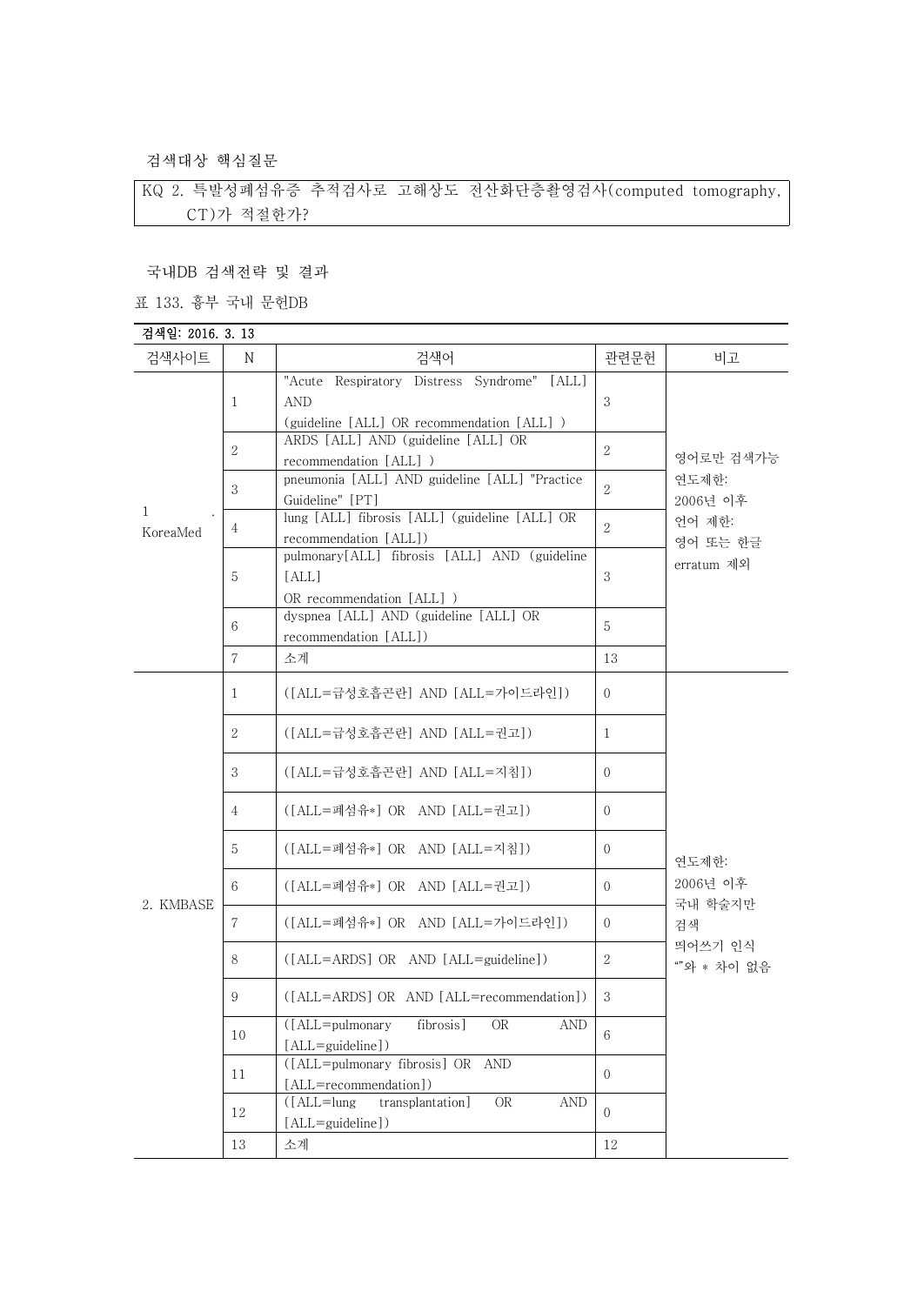표 134. 흉부 국내 진료지침DB

| 검색사이트    | N<br>. . <b>.</b> | 지침 제목     | 연도 | 개발학회 |
|----------|-------------------|-----------|----|------|
| 1. KoMGI | <b>.</b>          | * 검색결과 없음 |    |      |
|          | . .<br>↩          | 0건<br>소계  |    |      |

국외DB 검색전략 및 결과 표 135. 흉부 국외 Ovid-Medline

| 검색일: 2016. 3. 31 |    |                                           |           |
|------------------|----|-------------------------------------------|-----------|
| 구분               | N  | 검색어                                       | 검색 결과     |
|                  | 1  | exp Respiratory Distress Syndrome, Adult/ | 16,836    |
|                  | 2  | ARDS.mp.                                  | 9,405     |
| $\mathbf{P}$     | 3  | exp Pulmonary Fibrosis/                   | 19,443    |
|                  | 4  | exp Lung Transplantation/                 | 14,004    |
|                  | 5  | $\text{or}/1-4$                           | 52,486    |
|                  | 6  | screening.mp.                             | 474,737   |
|                  | 7  | diagnos\$.mp.                             | 2,412,173 |
|                  | 8  | evaluati\$.mp.                            | 1,591,509 |
| 검사               | 9  | Comput\$ Tomogr\$.mp.                     | 247,831   |
|                  | 10 | exp Tomography, X-Ray Computed/           | 365,415   |
|                  | 11 | $OR/6 - 10$                               | 4,264,294 |
| 지침               | 12 | guideline\$.ti.                           | 61,410    |
|                  | 13 | practice guideline.pt.                    | 22,705    |
|                  | 14 | guideline.pt.                             | 16,469    |
|                  | 15 | recommendation\$.ti.                      | 30,236    |
|                  | 16 | $OR/12-15$                                | 103,613   |
| P&검사&지<br>침      | 17 | 5 and 11 and 16                           | 75        |
| 연도               | 18 | limit 17 to $yr="2006-Current"$           | 52        |
| 종합               | 19 |                                           | 52        |

## 표 137. 흉부 국외 GIN

| 검색일: 2016. 3. 13 |                                               |       |
|------------------|-----------------------------------------------|-------|
| N                | 검색어                                           | 검색 결과 |
|                  | pulmonary fibrosis                            |       |
|                  | "Acute Respiratory Distress Syndrome" or ARDS |       |
|                  | acute respiratory distress                    |       |
|                  | dyspnea                                       |       |
|                  | lung transplantation                          |       |
| 종합               | 단순중복 제거 후                                     | 16    |

표 138. 흉부 국외 NGC

| 검색일: 2016. 3. 31 |                                               |       |  |
|------------------|-----------------------------------------------|-------|--|
| N                | 검색어                                           | 검색 결과 |  |
|                  | "pulmonary fibrosis"                          |       |  |
|                  | "Acute Respiratory Distress Syndrome" or ARDS |       |  |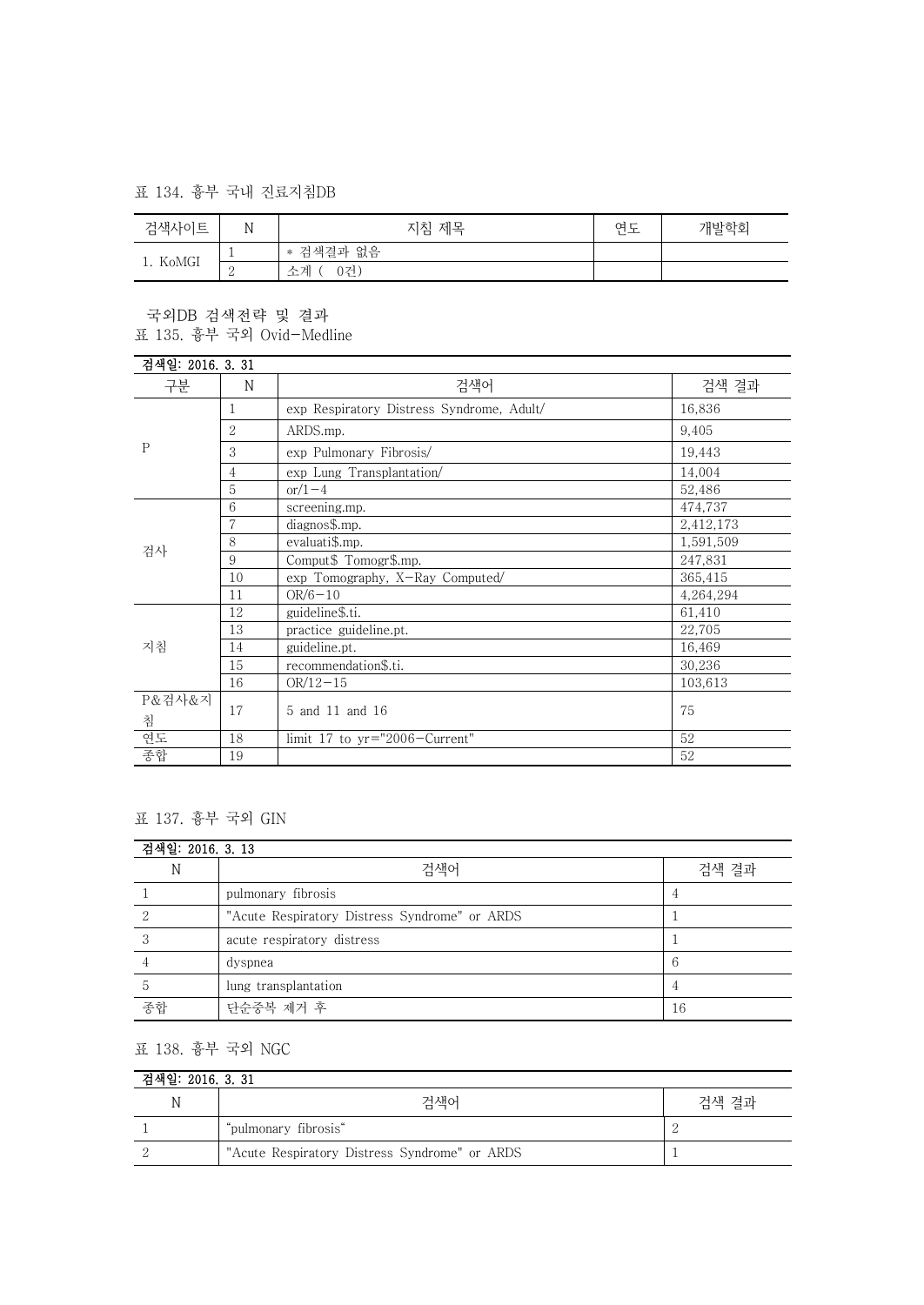| 검색일: 2016. 3. 31 |                        |       |  |
|------------------|------------------------|-------|--|
| N                | 검색어                    | 검색 결과 |  |
|                  | dyspnea                |       |  |
|                  | "lung transplantation" |       |  |
| 종합               | 단순중복 제거 후 관련           |       |  |

## 표 136. 흉부 국외 Ovid-Embase

| 검색일: 2016. 3. 31 |    |                                   |           |
|------------------|----|-----------------------------------|-----------|
| 구분               | N  | 검색어                               | 검색 결과     |
| $\mathbf{P}$     | 1  | exp respiratory distress/         | 87,979    |
|                  | 2  | acute respiratory distress.mp.    | 16,407    |
|                  | 3  | ARDS.mp.                          | 15,799    |
|                  | 4  | exp Pulmonary Fibrosis/           | 63,848    |
|                  | 5  | exp Lung Transplantation/         | 31,104    |
|                  | 6  | $OR/1-5$                          | 152,483   |
|                  | 7  | screening.mp.                     | 836,068   |
|                  | 8  | diagnos\$.mp.                     | 5,382,724 |
|                  | 9  | evaluati\$.mp.                    | 1,858,293 |
| 검사               | 10 | Comput\$ Tomogr\$.mp.             | 407,344   |
|                  | 11 | exp computer assisted tomography/ | 798,265   |
|                  | 12 | $OR/7 - 11$                       | 7,358,689 |
| 지침               | 13 | guideline\$.ti.                   | 80,856    |
|                  | 14 | recommendation\$.ti.              | 38,045    |
|                  | 15 | $OR/13 - 14$                      | 116,953   |
| P&검사&지<br>침      | 16 | 6 and 12 and 15                   | 108       |
| 연도               | 17 | limit 16 to $yr="2006-Current"$   | 89        |
| 종합               | 18 |                                   | 89        |